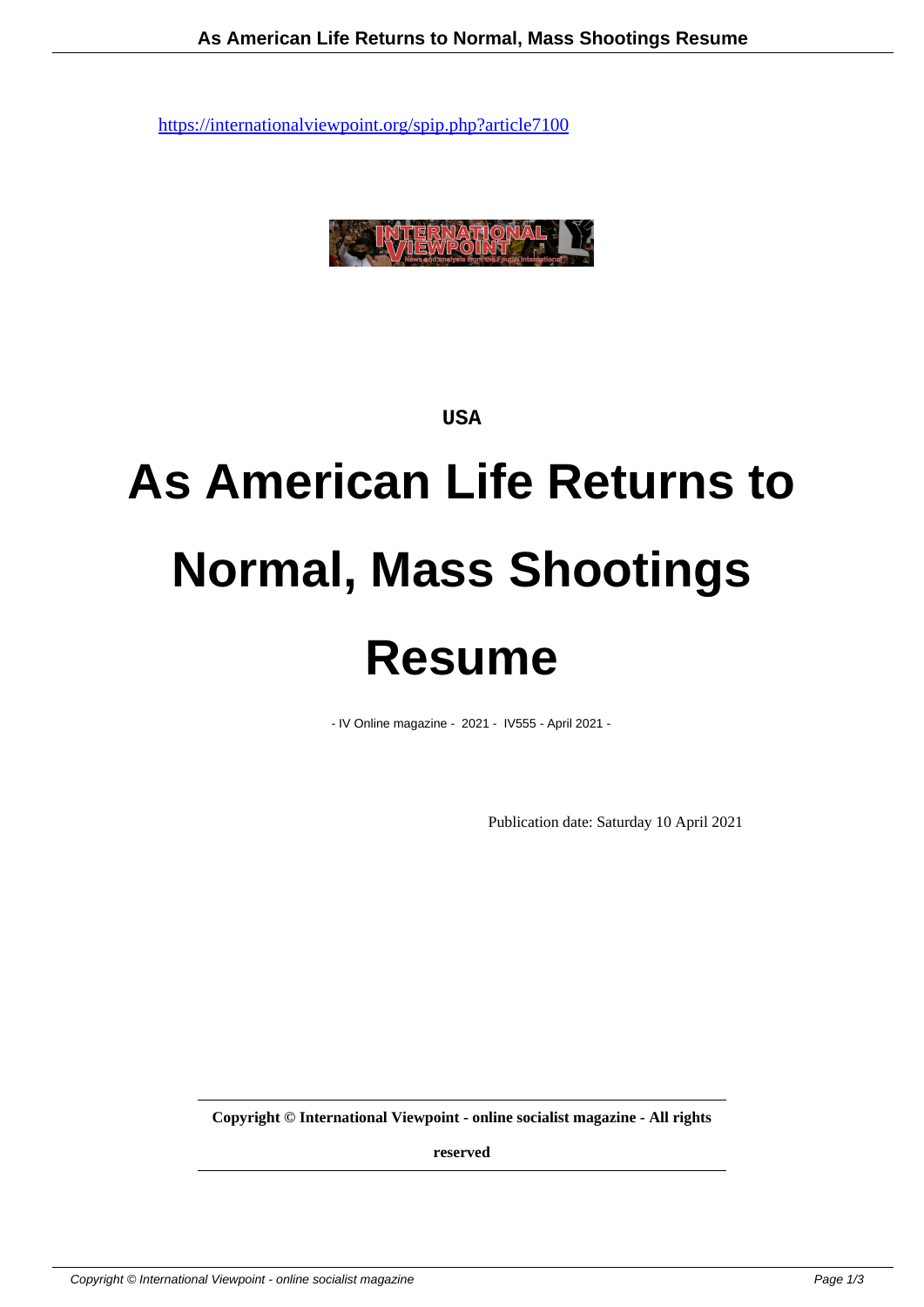**In Atlanta, Georgia on March 16 a gunman killed eight people, in three spas, six of them Asian women. Then on March 22 in Boulder, Colorado, a man with a gun killed ten people. On March 31, 2021, in Orange, California, a gunman murdered four people, one a nine-year-old boy. Since the Atlanta shooting, there have been at least twenty mass shootings in the United States.**

Since the late 1970s when they became common, mass shootings have occurred in every region of he country, in cities, towns, and rural areas. They take place in schools, at concerts, in churches, in office buildings and shopping centers. They occur at birthday parties and weddings.

The mass shooters are nearly all male, though they may be white, Black, Latino, or Arab. They may have known the victims or not. The motives may be personal or political, and many of the gunmen seem to suffer from mental illness. While shooters sometimes use handguns, very often the incidents involve assault rifles, high-powered automatic weapons that can hold 30 to 100 rounds.

Mass shootings, like shootings in general, arise generally speaking from social problems: poverty, crime, mental illness, and distressed families. But it is the ready availability of guns that makes such mass murder possible. In America, there are 330 million people and 400 million guns. One can buy a pistol or even an assault rifle for \$500. Last year, in part because of the Black Lives Matter protests and the call to defund the police, Americans, mostly white but others as well, purchased another 40 million guns.

While mass shootings dominate the TV news, they are only part of the problem of gun violence in America. Last year almost 20,000 Americans were killed with guns in murders, suicides, and accidents. Many of those deaths result from fights between rival gangs. The City of Chicago had more than 760 murders last year, most by guns, and many gang related.

Most Americans, 60%, now favor stricter gun control laws, up by almost ten percent from a few years ago. At present felons and those certified to be mentally ill cannot buy guns, but, depending on state law, nearly any other adult can. If you cannot buy a gun in your state, you can often cross the state line and buy one.

Yet the U.S. government has proven unable to do anything about this problem. Why is that? Reformers call for licensing of all gun sales, universal background checks, for outlawing large clips, and for ending the sale of assault weapons, giving judges power to take guns from those who pose a danger to themselves or others.

The Republican Party has blocked nearly all gun reform legislation, arguing that it is unconstitutional because the U.S. Constitution's Second Amendment, which reads: "A well regulated Militia, being necessary to the security of a free State, the right of the people to keep and bear Arms, shall not be infringed." This is interpreted to mean, anyone can own a gun.

In many states there are large numbers of hunters and some target shooters who fear that the government will take their guns from them. The National Rifle Association, which once simply taught gun safety (as a boy I was a member), became a rightwing movement that supported ownership of guns of every sort. The manufacture and sale of guns is, of course, a multi-billion dollar business that lobbies to promote its industry.